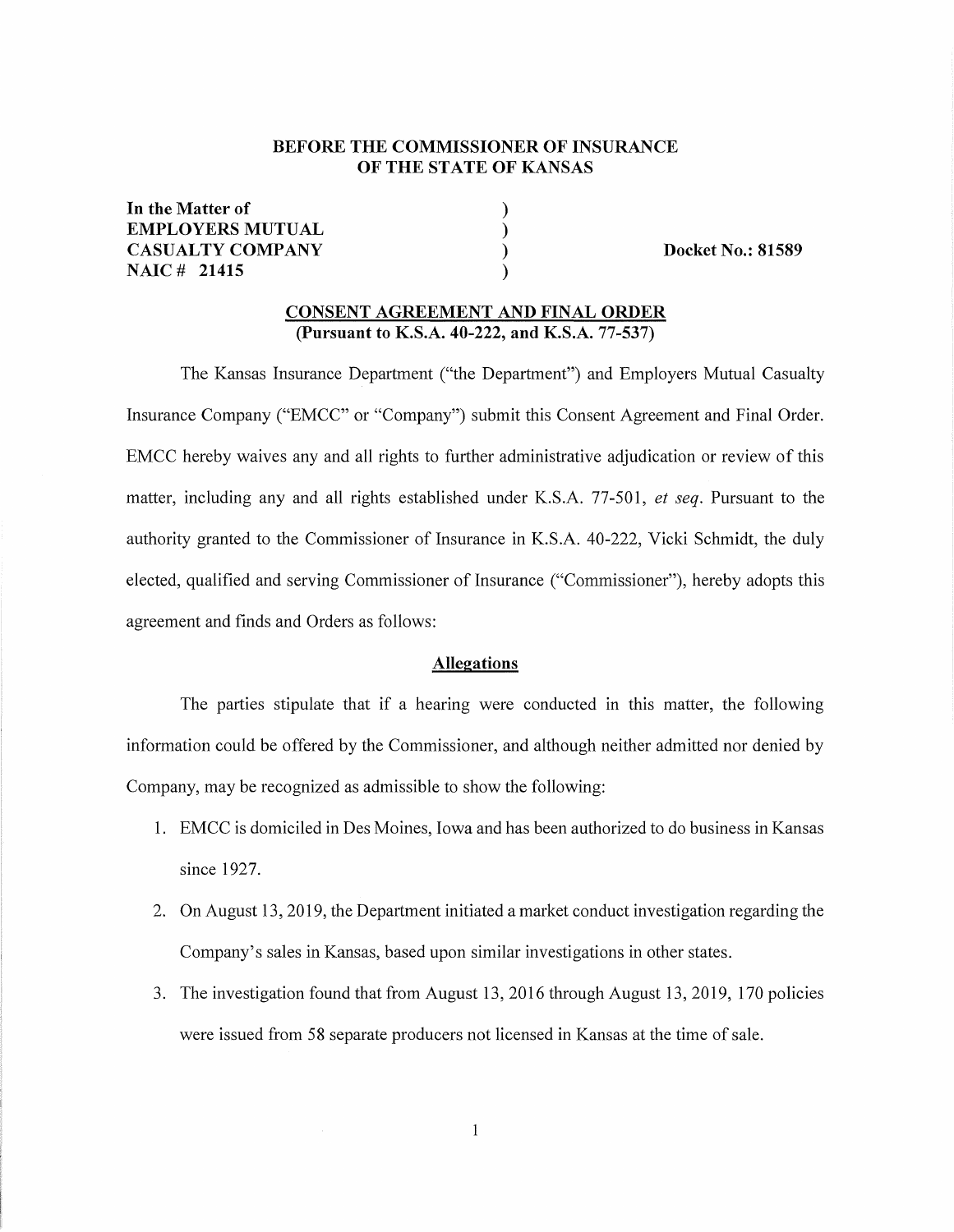- 4. For the same period, 670 policies were issued from 161 producers not appointed at the time of sale.
- 5. Based on company response, 6 producers became licensed in Kansas after the date of sale, and 81 producers became appointed in Kansas after the date of sale.
- 6. EMCC has implemented system functionality that will eliminate manual license and appointment checks. The system will only allow policies to be issued if respective licensing and appointment requirements are met in the state for which the potential insured is a resident. The Company has centralized processes associated with agency contracts, producer onboarding and those included with agency and producer licensing and appointments.
- 7. Beginning in September 2019, the company ran reports and began manually mitigating gaps in compliance with licensing and appointment requirements in all states, not waiting for the system implementation noted in the prior item. These reports continue to be run to monitor the effectiveness of the system functionality. Company works to update issues immediately and mitigates gaps manually.
- 8. Company also is conducting internal compliance assessments on the licensing and appointment requirements at a minimum of two times per year.
- 9. Company provides regular status updates to its domestic regulator, The Iowa Insurance Division, regarding inquiries from foreign states and all remediation plans.

## **Applicable Law**

1. K.S.A. 40-222 (a) provides:

(a) Whenever the commissioner of insurance deems it necessary but at least once every five years, the commissioner may make, or direct to be made, a financial examination of any insurance company in the process of organization, or applying for admission or doing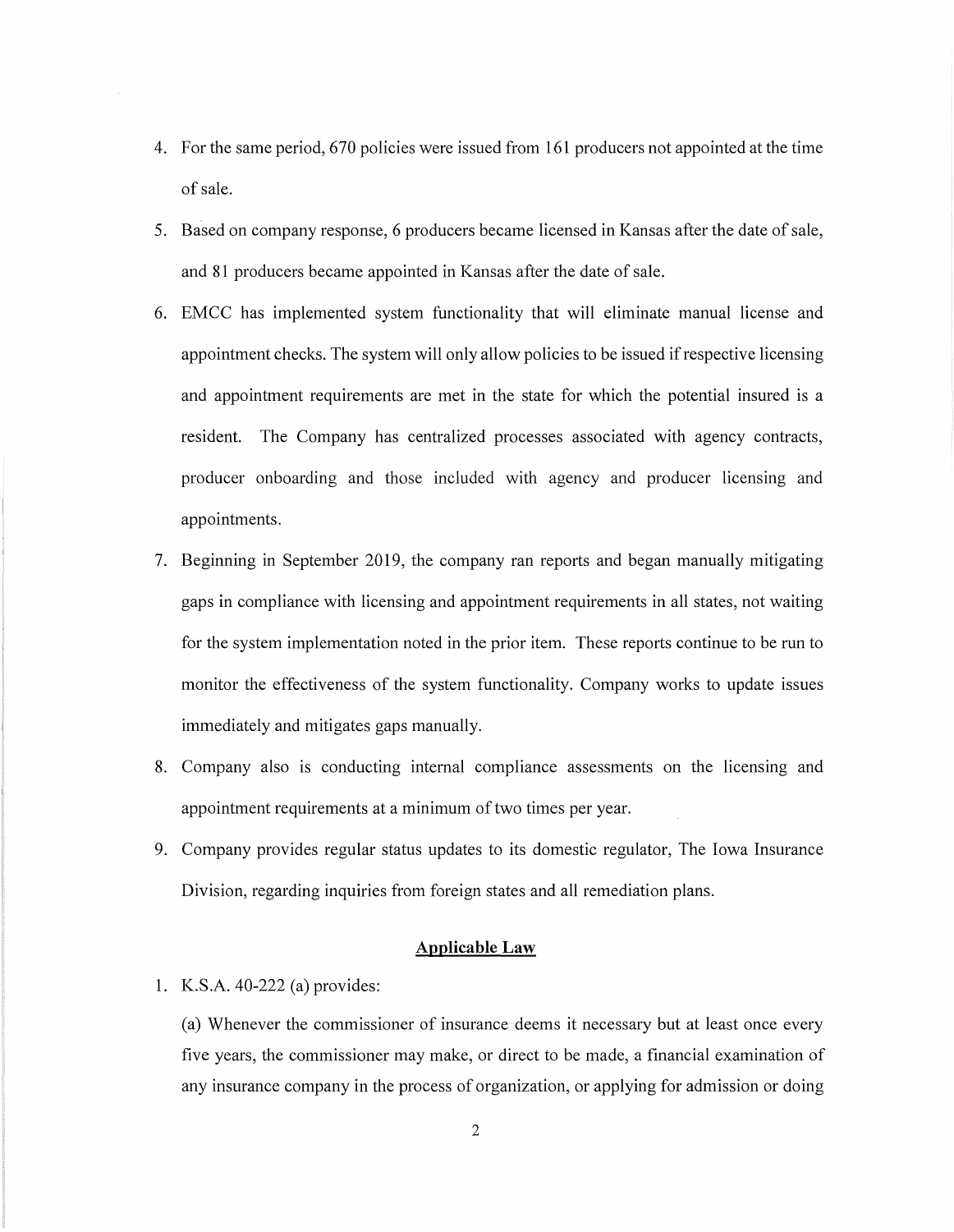business in this state. In addition, at the commissioner's discretion the commissioner may make, or direct to be made, a market regulation examination of any insurance company doing business in this state.

#### 2. K.S.A. 40-2.125 provides, in part:

(a) If the commissioner determines after notice and opportunity for a hearing that any person has engaged or is engaging in any act or practice constituting a violation of any provision of Kansas insurance statutes or any rule and regulation or order thereunder, the commissioner may in the exercise of discretion, order any one or more of the following:

(1) Payment of a monetary penalty of not more than \$1,000 for each and every act or violation, unless the person knew or reasonably should have known such person was in violation of the Kansas insurance statutes or any rule and regulation or order thereunder, in which case the penalty shall be not more than \$2,000 for each and every act or violation;

(2) suspension or revocation of the person's license or certificate if such person knew or reasonably should have known that such person was in violation of the Kansas insurance statutes or any rule and regulation or order thereunder; or

(3) that such person cease and desist from the unlawful act or practice and take such affirmative action as in the judgment of the commissioner will carry out the purposes of the violated or potentially violated provision.

## 3. K.S.A. 40-4905 provides, in part:

 $\ddotsc$ 

 $\ddotsc$ 

(a) Subject to the provisions of K.S.A. 2018 Supp. 40-4904, and amendments thereto, it shall be unlawful for any person to sell, solicit or negotiate any insurance within this state unless such person has been issued a license as an insurance agent in accordance with this act.

3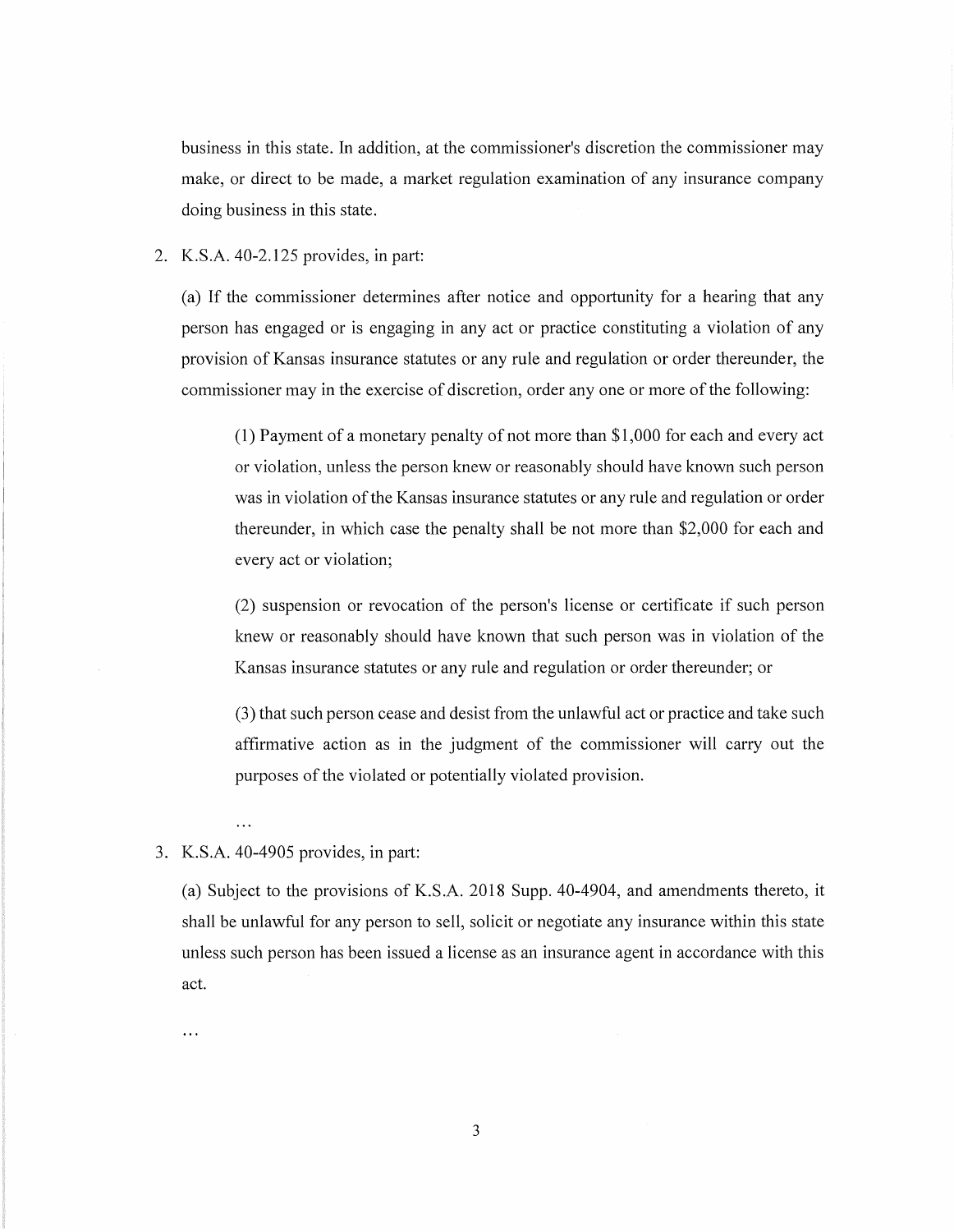#### 4. K.S.A. 40-4912 provides, in part:

(a) Any company authorized to transact business in this state, may, upon determining that the insurance agent is of good business reputation and, if an individual has had experience in insurance or will immediately receive a course of instruction in insurance and on the policies and policy forms of such company, appoint such insurance agent as the insurance agent of the company under the license in effect for the insurance agent. The appointment shall be made on a form prescribed by the commissioner. Such form shall be sent to the commissioner within 30 days of the date the company appoints such insurance agent... The certification fee shall not be returned for any reason, and failure of the company to certify an insurance agent within 30 working days of such insurance agent's appointment shall subject the company to a penalty of not more than \$25 per calendar day from the date the appropriate return was required from the date of appointment to the date proper certification is recorded by the insurance department.

#### **Conclusions of Law and Orders**

Based on information enumerated in Paragraphs  $#1$  through  $#9$  and the applicable law cited

#### above, **THE COMMISSIONER OF INSURANCE MAKES THE FOLLOWING ORDERS:**

- 1. The Commissioner of Insurance has jurisdiction over this matter pursuant to K.S.A. 40- 222, and shall retain jurisdiction to issue any further orders deemed necessary.
- 2. EMCC shall Cease and Desist from employing unlicensed or unappointed agents for sales to Kansas residents.
- 3. The Department shall impose a monetary penalty of \$60,000 for the alleged violations of Kansas law, including penalties for unpaid appointment fees. Department will suspend half of the total penalty pending no finding of same or similar systemic violations of Kansas law within five years after the date of this Order. EMCC shall remit payment of the monetary penalty imposed within 10 days of the date this Order is entered. If, after five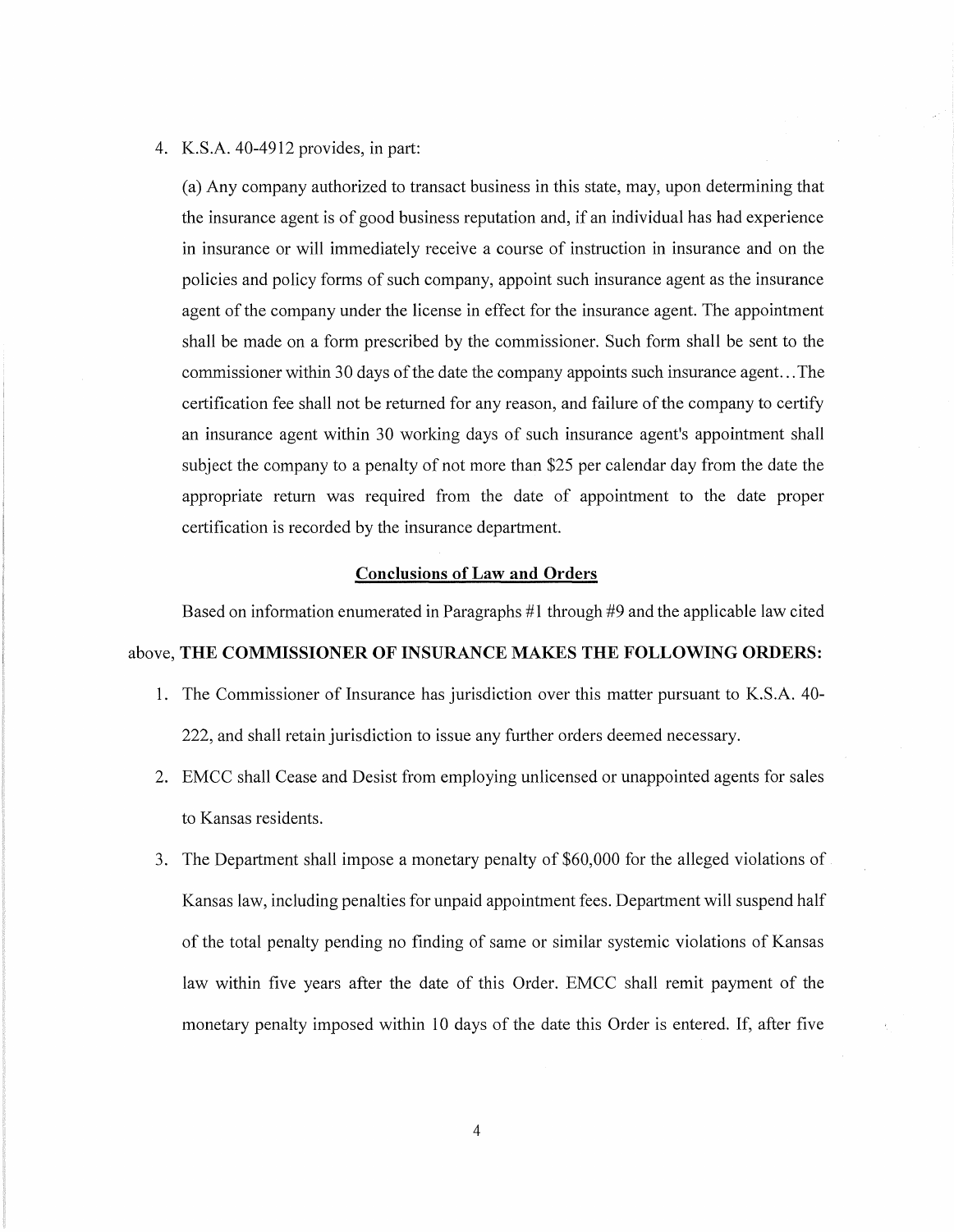years, no same or similar violations are found, as determined by the Commissioner of

Insurance, the suspended amount shall be permanently forgiven.

4. EMCC neither admits nor denies the violations noted above.

**IT IS SO ORDERED THIS**  $\frac{14^{4}}{24}$  **day of**  $\frac{54}{4}$ **, 2020, IN THE CITY OF TOPEKA, STATE OF KANSAS.** 



Vicki Schmidt Commissioner of Insurance

BY:

 $M/h$ 

ustin L. McFarland General Counsel

APPROVED BY:

DocuSigned by:<br>Corrected **R** 

*CO*<sup>SQ</sup> **A** *Head*<br>
SUPPOSE Mutual Casualty Company Scott Jean President 717 Mulberry Street Des Moines, IA 50309-3810

## **NOTICE**

This Consent Order and Final Agency Order constitutes final agency action in the matter and is not subject to reconsideration. If a party desires to file a petition for judicial review, the agency officer designated pursuant to K.S.A. 77-613(e) to receive service of a petition for judicial review on behalf of the Kansas Insurance Department is:

> Justin L. McFarland, General Counsel Kansas Insurance Department 1300 SW Arrowhead Road Topeka, Kansas 66604